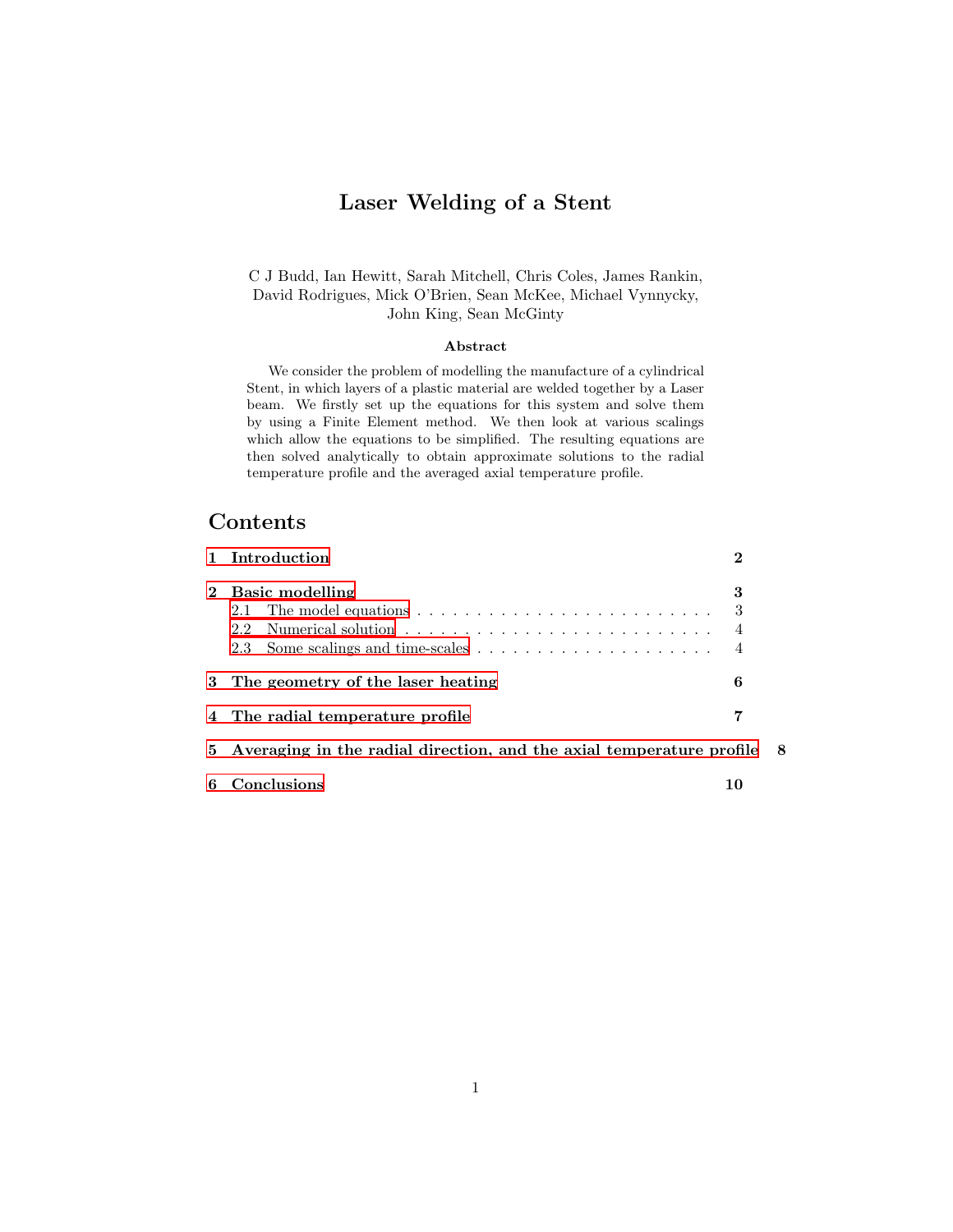

Figure 1: Typical arrangement.

# <span id="page-1-0"></span>1 Introduction

Stents are widely used in surgery as a means of reinforcing a damaged blood vessel. They typically comprise short cylindrical combinations of several plastic materials, a few centimetres in length and about  $670\mu$  in radius. As part of the manufacturing process these materials have to be welded together. The problem of doing this welding efficiently using a laser was brought to ESGI62 by Boston Scientific.

Laser welding works by drawing a cylindrical covering of a shrink plastic material over another smaller cyliner of Pebax. and subjecting this combination to an incident laser light. At the centre of the assembly is a mandrel which acts both as a support for the plastic materials and a significant heat sink. The laser provides localised heating on the surface which is then conducted through the material causing a weld at the interface between the shrink plastic and the Pebax, when a thin layer of the Pebax melts. To obtain an even distribution of heat, the whole material is spun rapidly at 500rpm, and it is drawn slowly past the point of laser illumination. A typical geometry for this process is illustrated balow.

The problem posed to the Study Group was to model this process and to try to determine analytical solutions for the temperature. To consider this problem we needed to take into account three issues

1. The illumination of the laser onto the material and the resulting transfer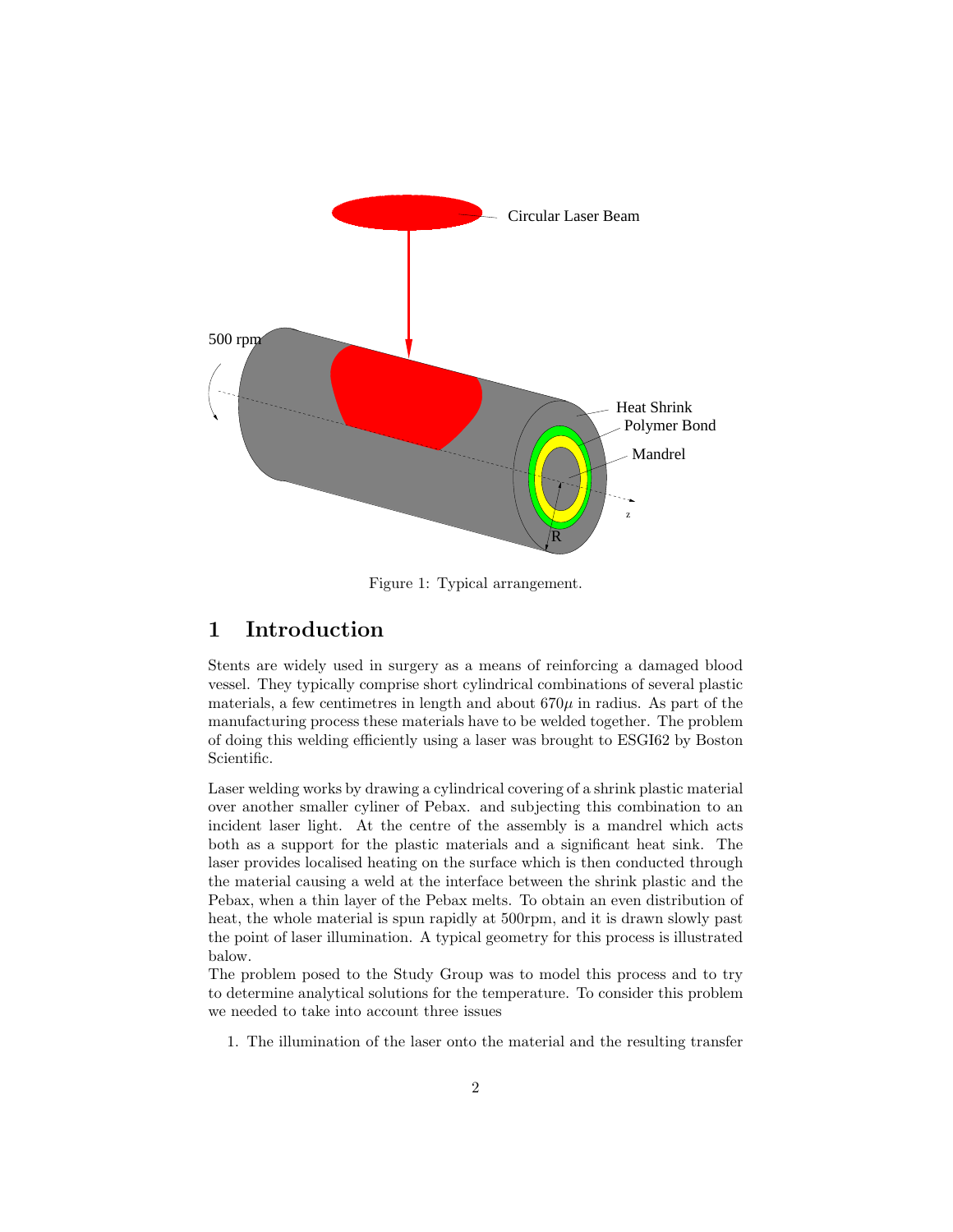of thermal energy from the laser.

- 2. The conduction of heat through the material
- 3. The welding process.

Each of these posed its own issues. Problem one is a nice question in geometry. Problem two is fairly classical and had an approximate analytic solution and Problem three was solved numerically using an enthalphy method.

# <span id="page-2-0"></span>2 Basic modelling

#### <span id="page-2-1"></span>2.1 The model equations

The most fundamental problem in modelling the Stent manufacture is to determine how the heat generated by the laser is then transferred through the materials, and how this leads to welding. To do this we consider the whole system to be a cylinder with axial variable  $z$  with a circular cross-section with radial variable r comprising an outer layer of the Shrink, a middle layer of Pebax and an inner Mandrel. These three layers will be denoted by the index  $i = 1, 2, 3$  respectively, with associated material properties. We let the temperature be  $T(r, z, t)$  and the related enthalpy  $e(r, z, t)$  (necessary for calculating the changes of phase during welding). Heat is generated by the laser energy which arises from the laser light striking the cylinder from above over a localised region. This energy is the absorbed by the material heating it up. Heat energy is lost by radiation at the surface and through the heat sink effect of the Mandrel in the centre.

The basic equation for the heat transfer in each of the layers is then given by

<span id="page-2-2"></span>
$$
\rho_i \frac{\partial e}{\partial T} T_t = k_i \nabla^2 T + Q_i(r, z) e^{-\alpha_i l(r, z)}.
$$
\n(1)

Here  $\rho_i$  are the material densities and  $k_i$  the thermal conductivities. The enthalpy  $e(r, z, t)$  is given by the expression

<span id="page-2-3"></span>
$$
\frac{\partial e}{\partial T} = c_i + L_i \delta(T - T_{m,i}).\tag{2}
$$

Here  $c_i$  is the specific heat capacity of the material,  $L_i$  is the Latent Heat of melting,  $\delta$  is the Dirac Delta function, and  $T_{m,i}$  the material melting temperature. In practice, only the Pebax layer melts, in a region close to the interface with the Shrink layer. For all numerical calculations (for which we use an enthalpy method) the delta function is replaced by a regularised function.

The most subtle part of the expression in [\(1\)](#page-2-2) are the source terms

<span id="page-2-4"></span>
$$
Q_i(r,z)e^{-\alpha_i l(r,z)},\tag{3}
$$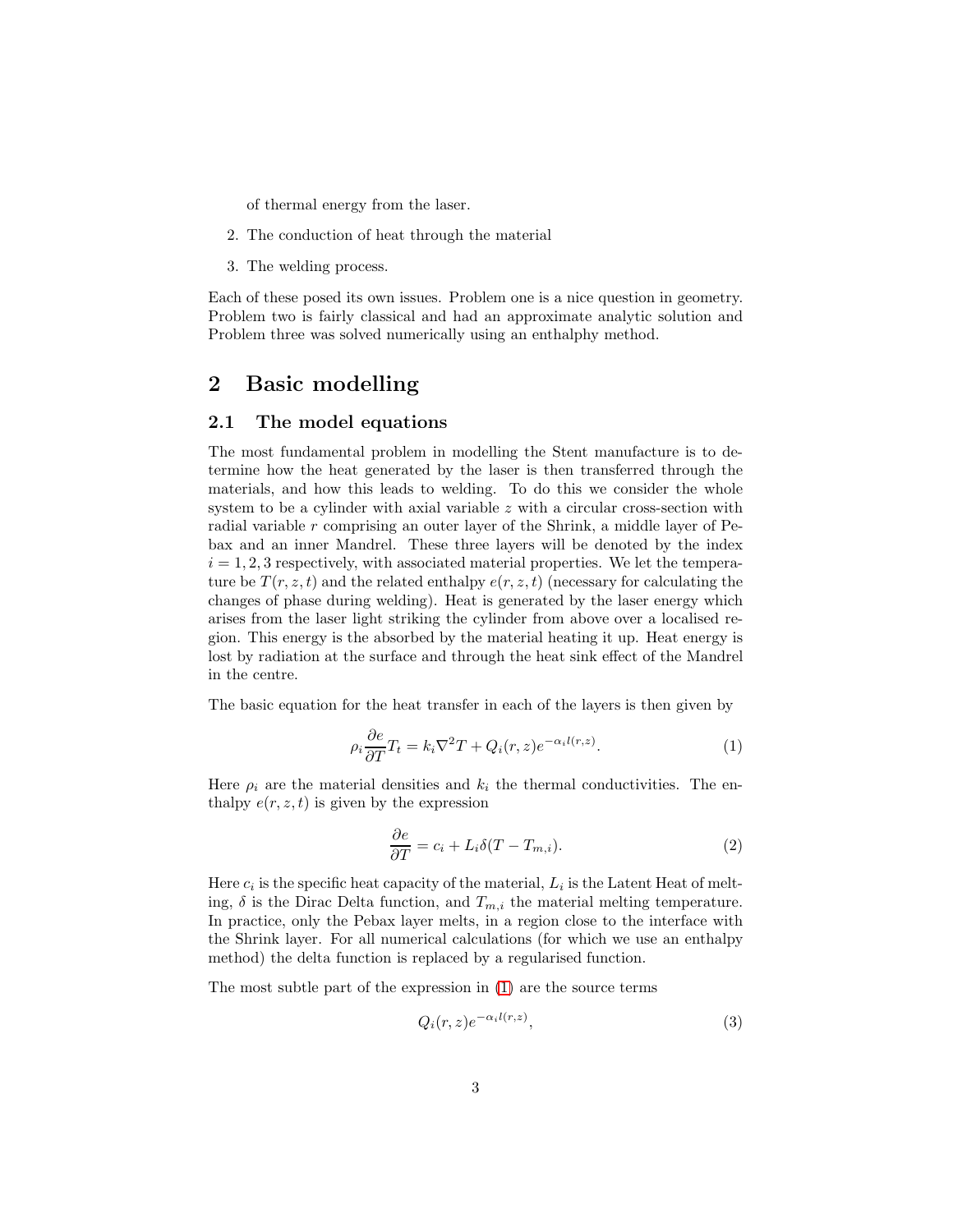in which  $Q_i$  is the surface intensity of the laser,  $l(r, z)$  is the distance into the material that the laser beam has to penetrate, and  $\alpha_i$  is the absorbtion coefficient. The exponential decay is a consequence of the well established Lambert law for the absorbtion of electromagnetic energy when the wave-length of the incident electromagnetic field is much smaller than the material cross-section.

A significant source of heat loss occurs at the boundary of the assembly and is due to a combination of convective and radiative effects. This leads to the boundary condition

<span id="page-3-2"></span>
$$
-k_1 T_r = h(T - T_a) + \sigma T^4. \tag{4}
$$

Here h is the coefficient for convective heat transfer,  $T_a$  the ambient temperature and  $\sigma$  the Stefan-Boltzman coefficient. Note that in this expression  $T$ corresponds to the absolute temperature. There was some discussion in the Study Group of the magnitude of the convective heat transfer term  $h$ . A value was given in the briefing document for the transfer from a material in a stationary air-flow. However, this was felt to be rather to low given that the whole assembly is rotating rapidly. This will lead to a significantly larger transfer of heat and needs to be investigated further. In experiments a maximum recorded value of  $T = 480K$  was given. This implies that, given the tabulated values of h at this maximum temperature the convective and radiative heat losses are comparable. For lower values the convective heat loss dominates.

#### <span id="page-3-0"></span>2.2 Numerical solution

The equations  $(1,2,3,4)$  $(1,2,3,4)$  $(1,2,3,4)$  $(1,2,3,4)$  can be solved directly numerically. To do this we use a Finite Element method and the resulting contours of the temperature, together with the temperature profile in the axial and radial directions at time  $t = 80s$ are shown in Figure [2.](#page-4-0) Note the effect of the heat sink in the Mandrel and the localised nature of the heating of the Laser.

#### <span id="page-3-1"></span>2.3 Some scalings and time-scales

To make analytic progress in finding the temperature profile some approximations/simplifications are necessary taking into account the different magnitude of the various terms. Some experimental values of these are given below.

| Radial distance           | R      | 670 micron             |
|---------------------------|--------|------------------------|
| Axial distance            | Z      | $10 \text{ mm}$        |
| Rotation time             | $t_r$  | 0.1s                   |
| Average density           | $\rho$ | $1000\text{kg }m^{-3}$ |
| Average heat capacity     | С      | 2200                   |
| Shrink/Pebax conductivity | k      | 0.3                    |
| Latent Heat of Pebax      | L      | 37500                  |
| Melting temperature       | $T_m$  | $170^{\circ}$ C        |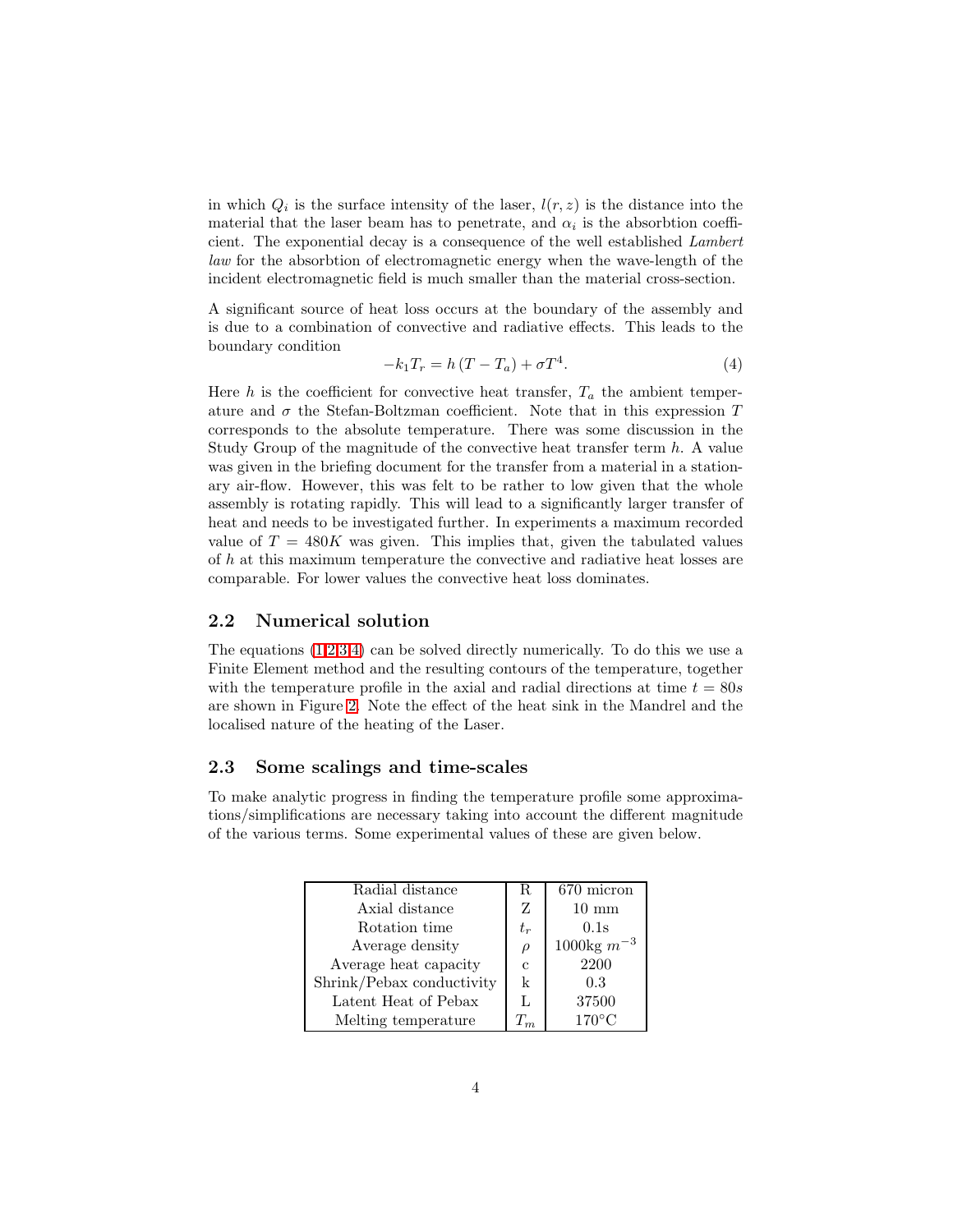

<span id="page-4-0"></span>Figure 2: A numerical approximation to the solution obtained by using the Finite Element method at the time  $t = 80s$ . In this calculation the contours of the temperature are given on the rightmost figure in which the radial direction is horizontal and the axial direction is vertical. The system is heated by the Laser at the bottom right corner. The other two figures show the axial surface temperature (top) and the radial temperature through a cross-section (bottom)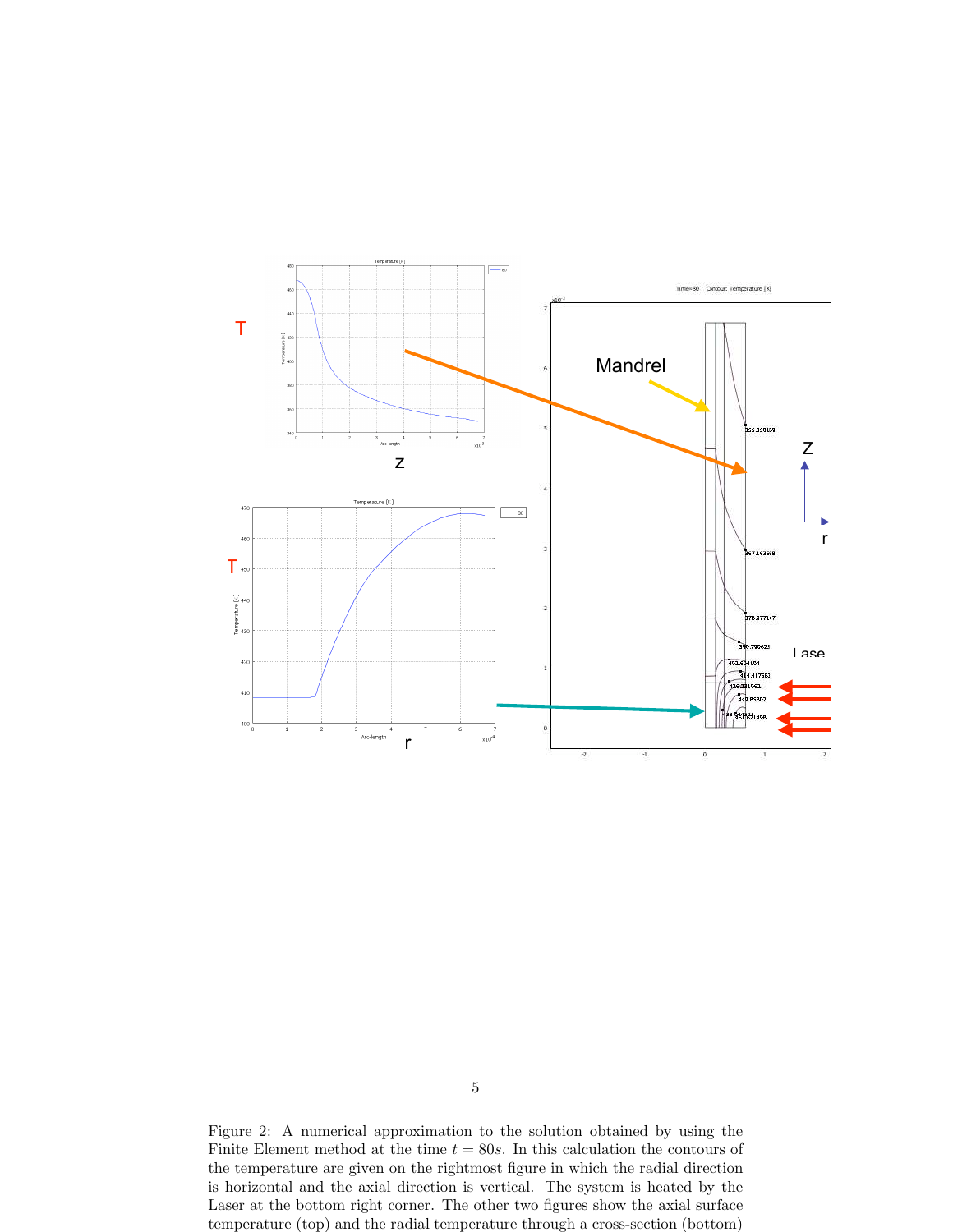The diffusion time-scale in the radial direction is then given by

$$
t_d = R^2 \rho c / k \approx 1s \gg t_r.
$$

We see that  $t_r$  is much greater than the rotation time. This allows us to make the great simplification that the effects of the rotation means we can average the temperature calculation over rotations.

The diffusion time-scale in the axial direction is given by

$$
t_a = Z^2 \rho c / k \approx 60s \gg t_r.
$$

It follows that the heat diffuses much more rapidly in the radial direction than in the axial direction. To calculate the temperature in the axial direction we can thus firstly consider the heat transfer in the radial direction and average  $T(r, z, t)$  over a radius to give an averaged temperature  $T(z, t)$ . We can then reduce the averaged system to a much simpler partial equation for the averaged temperature  $T(z, t)$ . We do note however, that the thermal conductivity of the Mandrel is rather higher than that of the Pebax leading to a much greater heat loss there.

Finally we compute the Stefan number Se over a typical temperature change of  $\Delta T \approx 150$  given by

$$
Se = \frac{L}{c\Delta T} \approx 0.1.
$$

We see that Se is rather less than one. As a consequence the energy loss at the change of phase of the Pebax is small when compared to the overall thermal energy, and the phase change does not greatly affect the temperature profile.

### <span id="page-5-0"></span>3 The geometry of the laser heating

The laser light forms a beam of circular cross section of radius b, with b rather greater then  $R$ . As a consequence, the beam from the laser strikes the top part of cylinder over a distributed surface with a non-trivial shape seen in Figure [3.](#page-6-1)

This is further affected by the rotation of the cylinder which averages the overall surface power over the whole of the rotated area to form an averages cylindrical region of width 2b subjected to heating. Clearly if the power of the laser beam is Q and this beam only strikes part of the top surface of the cylinder at any one time, then the effects of the rotation and the geometry will lead to a reduced value  $Q_{age}$  of Q in the equation for the radial temperature profile. The exact value for this depends on the ratio of b to R. If  $b \gg R$  then  $Q_{age} \approx Q/2$ and if  $b \ll R$  then  $Q_{age} \approx Q/(2R/b)$ . A rough estimate made during the Study Group for the values of  $b$  and  $R$  given was

$$
Q_{age} \approx \frac{Q}{3.5}.\tag{5}
$$

However, this estimate should be improved in any further work and could be the subject of a nice investigation. We note that such calculations are routine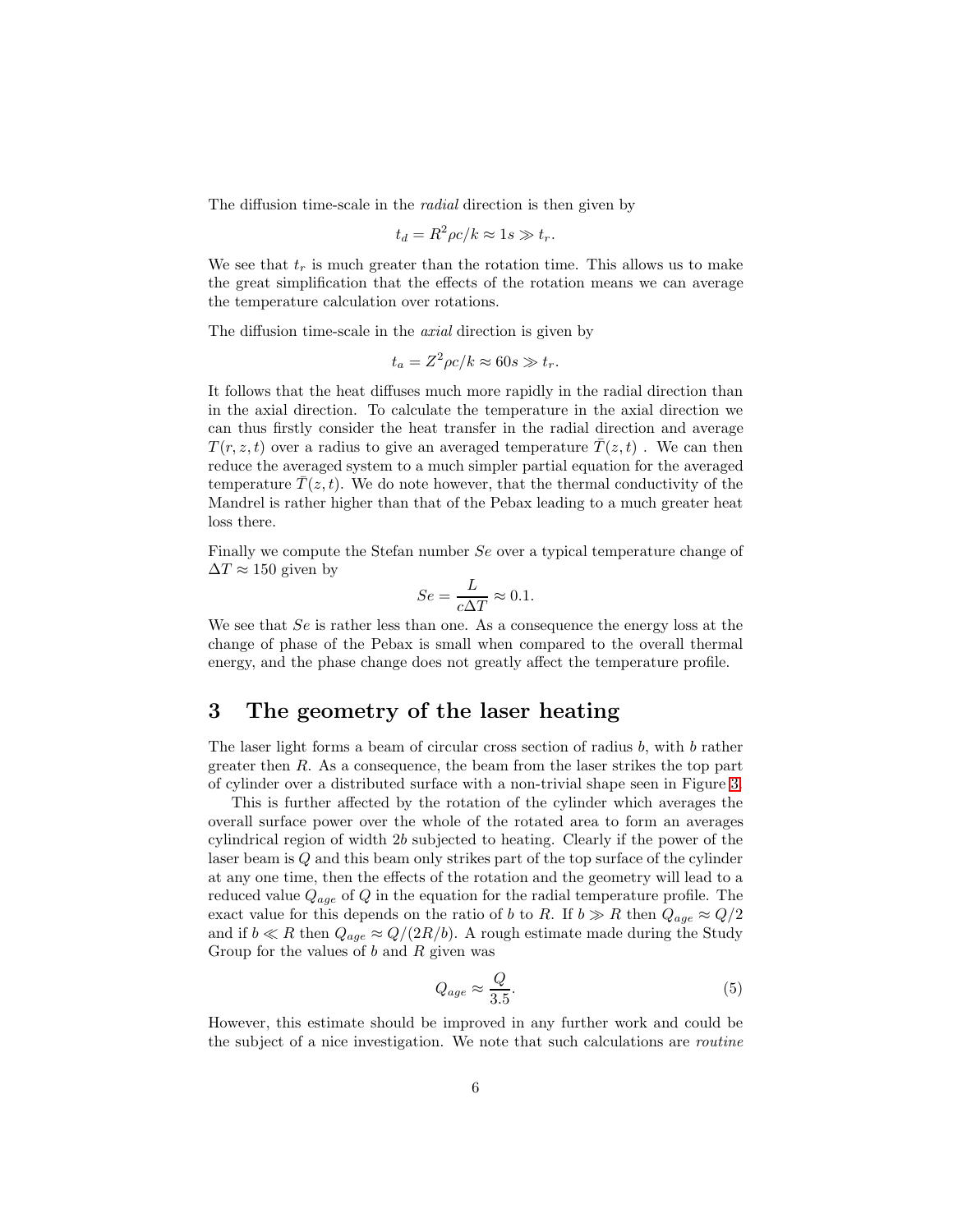

<span id="page-6-1"></span>Figure 3: A plan view of the surface given by the laser light intersecting the cylinder

in the computer graphics industry in which the illumination of an object by a light source needs to be calculated. We recommend that this literature should be consulted for future studies of this system.

# <span id="page-6-0"></span>4 The radial temperature profile

To a first approximation, noting that the time-scale for axial heat diffusion is much less than that for radial diffusion we can solve the radial temperature profile over the heated region in the by integrating the reduced set of equations given by

$$
\rho_i \frac{\partial e}{\partial T} T_t = k_i \left( T_{rr} + \frac{T_r}{r} \right) + Q_{age} e^{-\alpha_i (R-r)},\tag{6}
$$

$$
\frac{\partial e}{\partial T} = c_i + L_i \delta(T - T_{m,i}),\tag{7}
$$

$$
-k_1 T_r = h (T - T_a) + \sigma T^4. \tag{8}
$$

with the equation of continuity of heat flux across the material interfaces given by

$$
k_i T_{i,r} = k_j T_{j,r}.\tag{9}
$$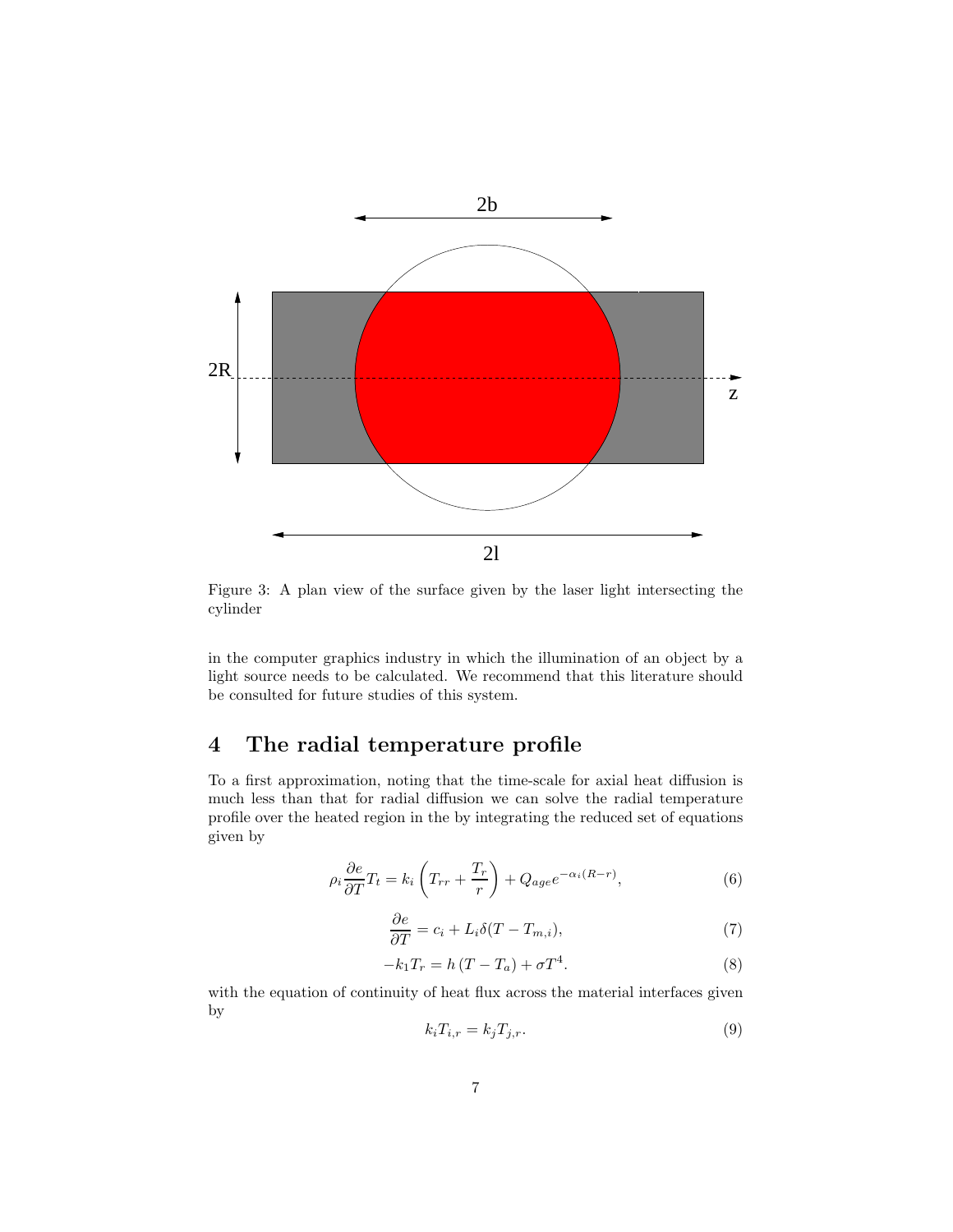

<span id="page-7-1"></span>Figure 4: The change in temperature with time at radii  $R_1 < R_2 < R_3$ . Note the effect of the phase change leading to the welding and the associated polymer bond.

A numerical approximation to solution of this system calculated by using the Enthalpy method (with a smoothed approximation of the delta function) is given in Figure [4,](#page-7-1) for three different radii in the Mandrel  $(R_1)$ , the Pebax  $(R_2)$ and the Shrink  $(R_3)$ . We can see the effect of the phase change in a localised flattening in the temperature profile of the Pebax. This is a relatively small effect due to the low value of Se.

# <span id="page-7-0"></span>5 Averaging in the radial direction, and the axial temperature profile

Following the previous calculation, we now consider averaging the temperature over a radius. Do do this we define an *averaged temperature*  $\overline{T}(z, t)$  by the expression

$$
\pi R^2 \overline{T} = 2\pi \int_0^R T \, r dr \quad \text{so that} \quad \overline{T} = \frac{2}{R^2} \int_0^R T \, r dr. \tag{10}
$$

Now, the rotation averaged form of  $(1)$  on the assumption that  $Se$  is small, so that the Latent heat of melting the Pebax can be ignored, takes the form

<span id="page-7-2"></span>
$$
\rho c T_t = \frac{1}{r} \left( kr T_r \right)_r + k T_{zz} + Q_{ave} e^{\alpha (R-r)} I_{[-b,b]}
$$
\n(11)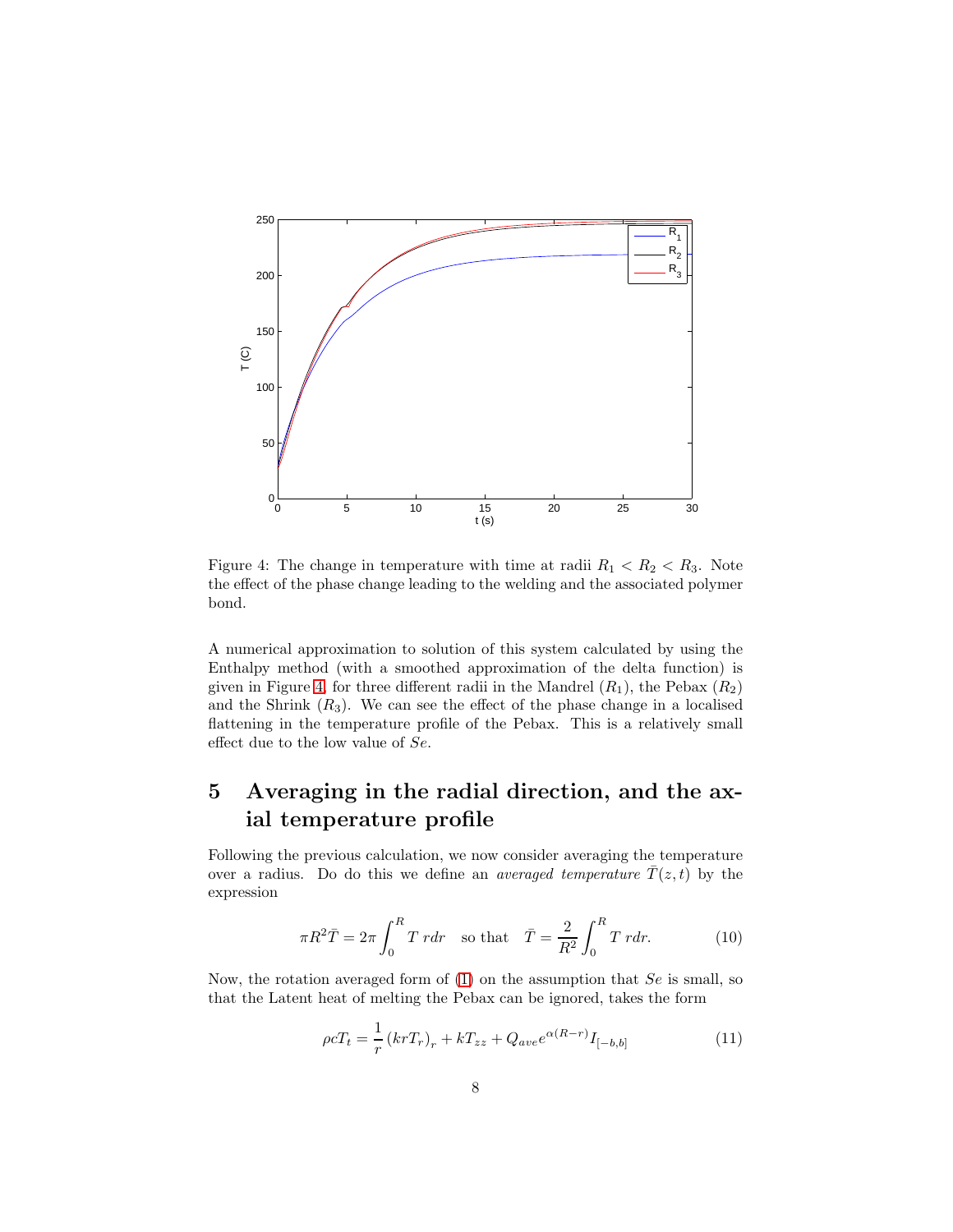Here the indicator function  $I_{[-b,b]}$  which takes the value  $I = 1$  if  $z \in [-b,b]$ and  $I = 0$  otherwise, is used to represent the effect of the Laser beam which only strikes the surface over a limited region which we take to be the interval  $z \in [-b, b]$ . If we now multiply the equation [\(11\)](#page-7-2) by r and integrate over a radius we have

$$
\rho c \frac{R^2}{2} \bar{T}_t = kRT_r(R, z, t) + k \frac{R^2}{2} \bar{T}_{zz} + Q_{ave} I_{[-b, b]} \int_0^R e^{\alpha(R-r)} r dr.
$$

Setting

$$
\bar{Q} = \frac{2Q_{age}}{R^2} \int_0^R e^{\alpha(R-r)} r dr \qquad (12)
$$

we then have

$$
\rho c \bar{T}_t = \frac{2k}{R} T_r + k \bar{T}_{zz} + \bar{Q} I_{[-b,b]}.
$$

Now, in this expression we can substitute the boundary condition

$$
-kT_r = h(T(R, z, t) - T_a) + \sigma T(R, z, t)^4
$$

to give

$$
\rho c \bar{T}_t = k \bar{T}_{zz} - \frac{2h}{R} (T(R, z, t) - T_a) - \frac{2\sigma}{R} T(R, z, t)^4 + \bar{Q} I_{[-b, b]}.
$$

Finally, when considering the axial temperature distribution we observe that the time for the heat to be conducted axially is much longer than the radial conduction time. On this assumption it is a reasonable approximation to assume that the temperature is reasonably constant over a cross-section, and to replace the surface temperature by the average temperature. This gives the following partial differential equation for the averaged temperature

$$
\rho c \bar{T}_t = k \bar{T}_{zz} - \frac{2h}{R} (\bar{T} - T_a) - \frac{2\sigma}{R} \bar{T}^4 + \bar{Q} I_{[-b,b]}.
$$
 (13)

It is relatively easy to find a numerical approximation to the solution to this equation by using a standard numerical method (such as the method of lines). However, to make some analytic progress we note that until  $T$  gets fairly large, the convective heat loss is rather greater than the radiative heat loss. In this case the equation simplifies to

<span id="page-8-0"></span>
$$
\rho c \bar{T}_t = k \bar{T}_{zz} - \bar{h} (\bar{T} - T_a) + \bar{Q} I_{[-b,b]}, \qquad (14)
$$

where  $\bar{h} = 2h/R$  (although we might want to increase the value of  $\bar{h}$  in this calculation to allow for the effects of the radiative heat loss.

It is now possible to solve [\(14\)](#page-8-0) exactly for  $\overline{T}(z, t)$  by using an appropriate Green's function. To do this we will assume that the temperature is initially ambient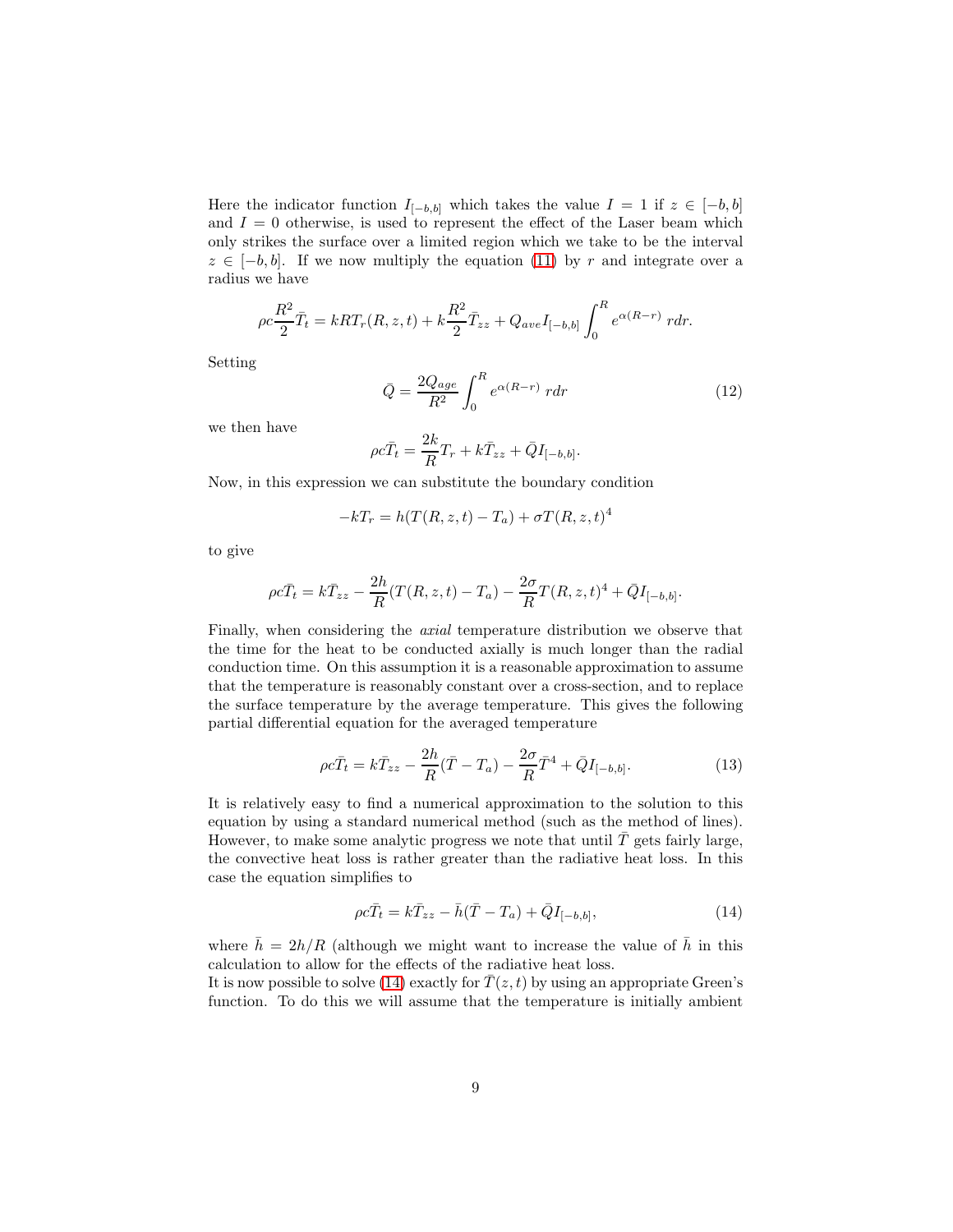$\overline{T}(z,t) = T_a$ , and that as  $|z| \to \infty$  we have  $\overline{T} \to T_a$ . The resulting solution is then given by

$$
\bar{T}(z,t) = T_a + q \int_0^t e^{-\lambda(t-\tau)} \left[ \text{erf}\left(\frac{z+b}{2\sqrt{\kappa(t-\tau)}}\right) - \text{erf}\left(\frac{z-b}{2\sqrt{\kappa(t-\tau)}}\right) \right] d\tau.
$$
\n(15)

Here  $\text{erf}(x)$  is the Error Function, and the various parameters in the solution are given by

$$
q = \frac{\bar{Q}}{2\rho c} \approx 25, \quad \lambda = \frac{\bar{h}}{\rho c} \approx 0.1, \quad \kappa = \frac{k}{\rho c} = 1.3 \times 10^{-7}.
$$
 (16)

We note that after a time of  $t = 1/\lambda \approx 10s$  the temperature approaches a limiting value. By using known results about the Error Function we can determine the asymptotic form  $\bar{T}_{asy}(0,t)$  of the temperature  $\bar{T}(0,t)$  at the centre of the heated section of the cylinder. This is given by

$$
\bar{T}_{asy}(0,t) = \bar{T}_{\infty} - \frac{2qb}{\sqrt{\kappa\lambda}} \text{erfc}\left(\sqrt{\lambda t}\right),\tag{17}
$$

where

$$
\bar{T}_{\infty} = T_a + \frac{2q}{\lambda} \left[ \sinh\left(2\sqrt{\frac{\lambda b^2}{4\kappa}}\right) + 1 - \cosh\left(2\sqrt{\frac{\lambda b^2}{4\kappa}}\right) \right].
$$
 (18)

To illustrate the solution, in Figure [5](#page-10-0) we present the averaged temperature  $\overline{T}(z, t)$  as a function of z for various times  $t = 0s, 10s, 20s, 30s$  and in Figure [6](#page-11-0) we present the centre temperature  $\overline{T}(0, t)$ , comparing the exact and the asymptotic solutions.

# <span id="page-9-0"></span>6 Conclusions

The formulae presented in the last section, when combined with the Finite Element calculations presented in Section 2, allow a reasonably detailed study of the temperature profile. The various scalings determined indicate that, although the heating process is a subtle nonlinear one, it is possible to approximate it with a more tractable system. However, to do this we have had to make some considerable assumptions about the averaged temperature profile and of the nature of the radiative heating. Another feature of the system which is currently missing from our model, is a more careful analysis of the fact that the whole cylinder assembly is constantly moving (in an axial direction) through the laser beam. This will need to be studied in further investigations.

Report written by Chris Budd, Bath. April 2009.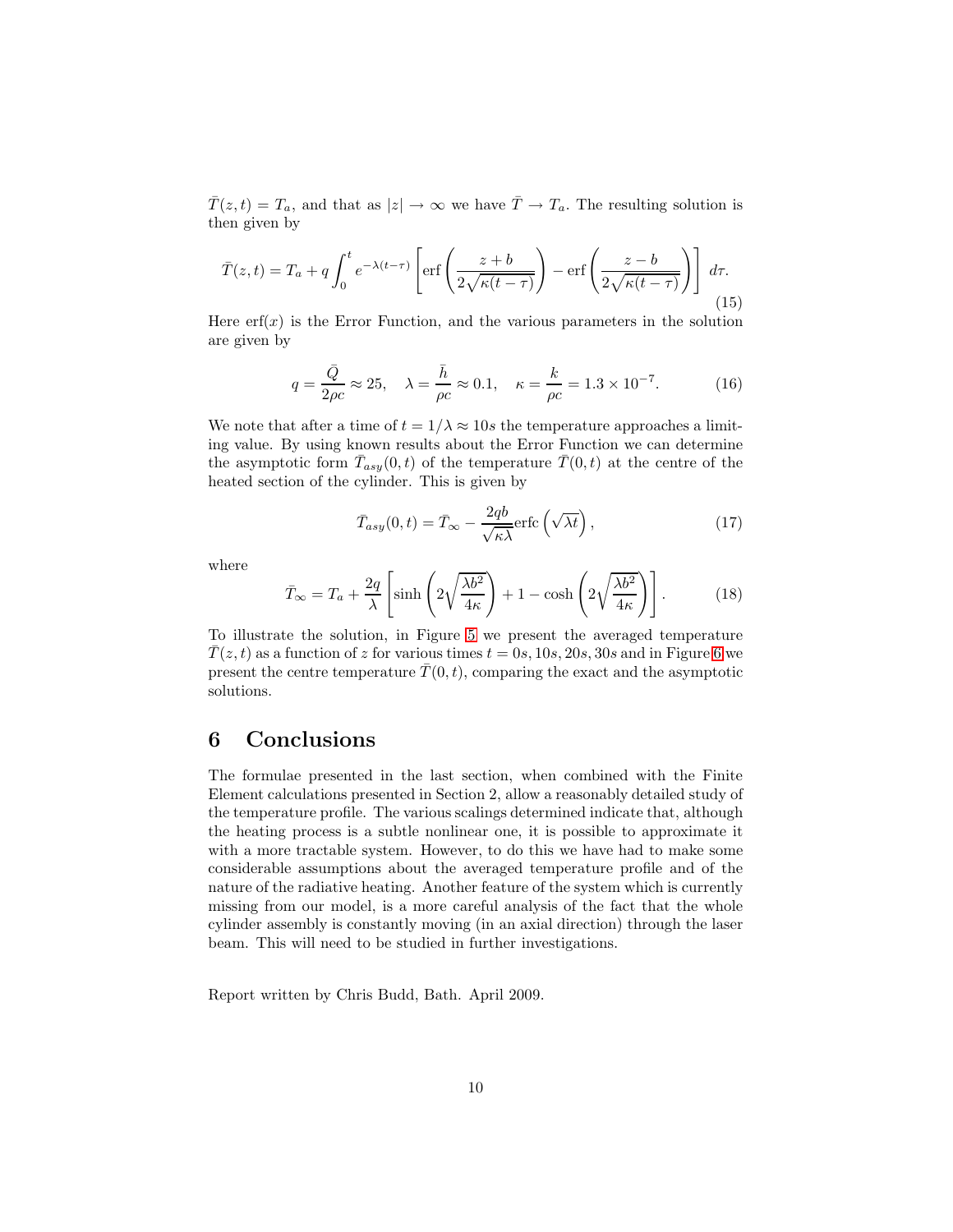

<span id="page-10-0"></span>Figure 5: The averaged temperature  $\bar{T}(z,t)$  as a function of z for various times  $t = 0s, 10s, 20s, 30s$ . The melting point of the Pebax is indicated by the dotted line